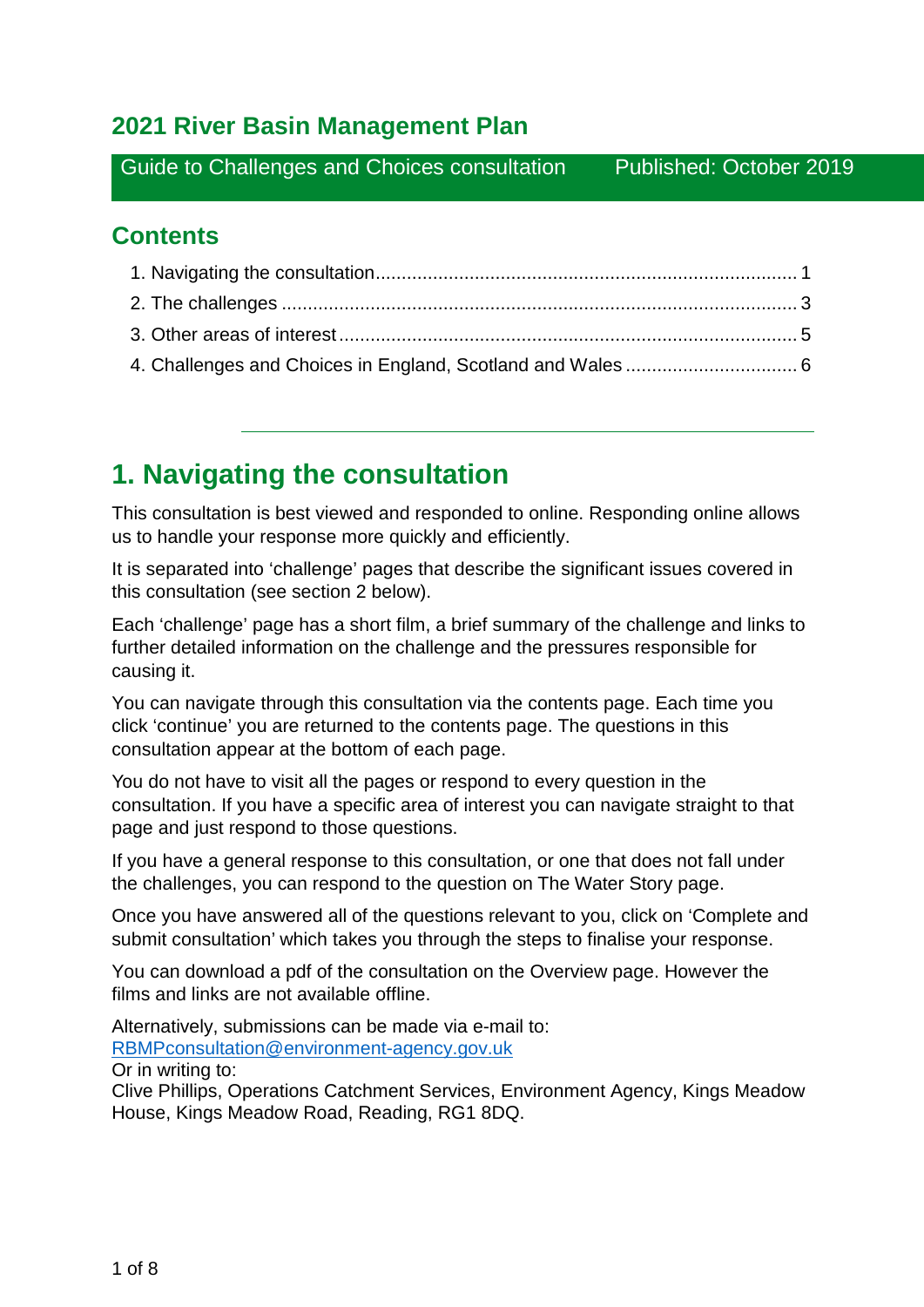To help you with any unfamiliar terms or phrases in the consultation, there is a link on each page to a [glossary of the terms.](http://environment.data.gov.uk/catchment-planning/glossary) The link is located in the further information box above the questions.

If you require further help, contact us on:

National Customer Contact Centre: 03708 506 506

[RBMPConsultation@environment-agency.gov.uk](mailto:RBMPConsultation@environment-agency.gov.uk)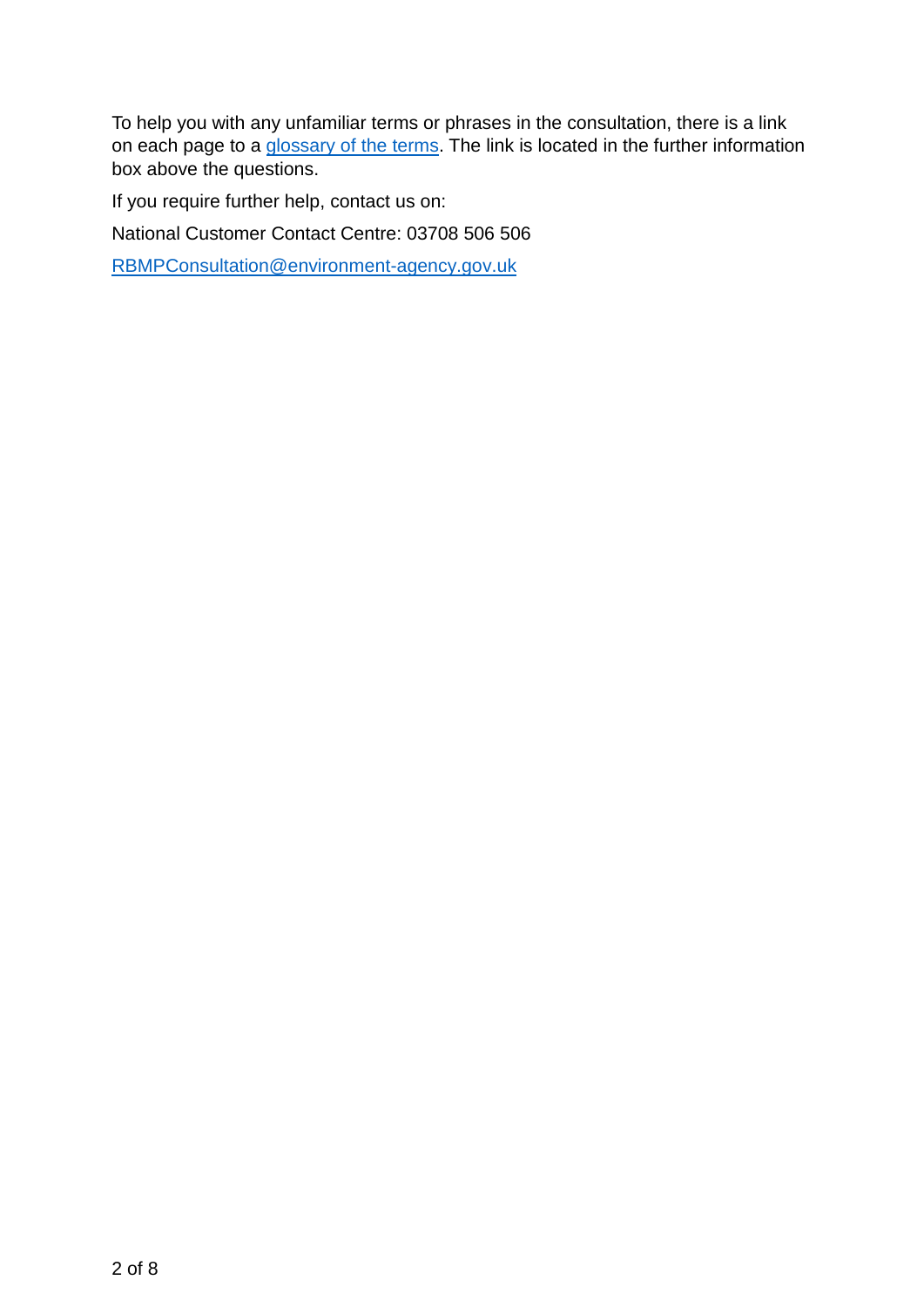# <span id="page-2-0"></span>**2. The challenges**

The Challenges are the main issues that limit the uses and potential benefits of managing the water environment in a sustainable way. They have been identified based on the results of public consultation and assessments of the pressures caused by people now, in the past, and predicted in the future.

The guide below will help you understand which challenges are most relevant for you:

**Water for use at home:** changes to water levels and flow, water industry wastewater, chemicals in the water environment, climate and environment crisis

**Water for use in my business:** changes to water levels and flow, water industry wastewater, chemicals in the water environment, climate and environment crisis, pollution from agriculture and rural areas

**Water for nature** – invasive non-native species, physical modification, plastics pollution, climate and environment crisis

**Water for play and healthy lives** – changes to water levels and flow, pollution from towns, cities and transport, water industry wastewater, chemicals in the water environment, pollution from abandoned mines, climate and environment crisis, pollution from agriculture and rural areas

**Water for our future** – climate and environment crisis, changes to water levels and flow

Each challenge page in the consultation links to more detailed information as well as documents detailing the pressures related to that challenge. These links are available just above the questions boxes on the challenge pages. The table in Annex 1 shows which pressures relate to which challenges.

Many of these challenges arise from activities that also provide a wide range of benefits. It may therefore not be possible or desirable to fully resolve the issues.

Different challenges are relevant to particular sectors depending on whether the sector's activities contribute to the issue, the benefits the sector gets from the water environment are limited due to the issue or whether the sector can help with the solutions to the issue. This increases the benefits they and others can get from the water environment. The list below outlines which of the challenges are most relevant to some of the main sectors.

#### **Agriculture and rural land management**

- Challenges: chemicals in the water environment, physical modification
- Pressures: FIO (Faecal contamination), fine sediment, nitrate, phosphorus

#### **Government (including Defra, Environment Agency, Natural England)**

- Challenges: changes to water levels and flows, chemicals in the water environment, Invasive Non-native Species, physical modification
- Pressures: FIO (Faecal contamination), fine sediment, nitrate, phosphorus

#### **Construction**

- Challenges: chemicals in the water environment, Invasive Non-native Species
- Pressures: faecal contamination, fine sediment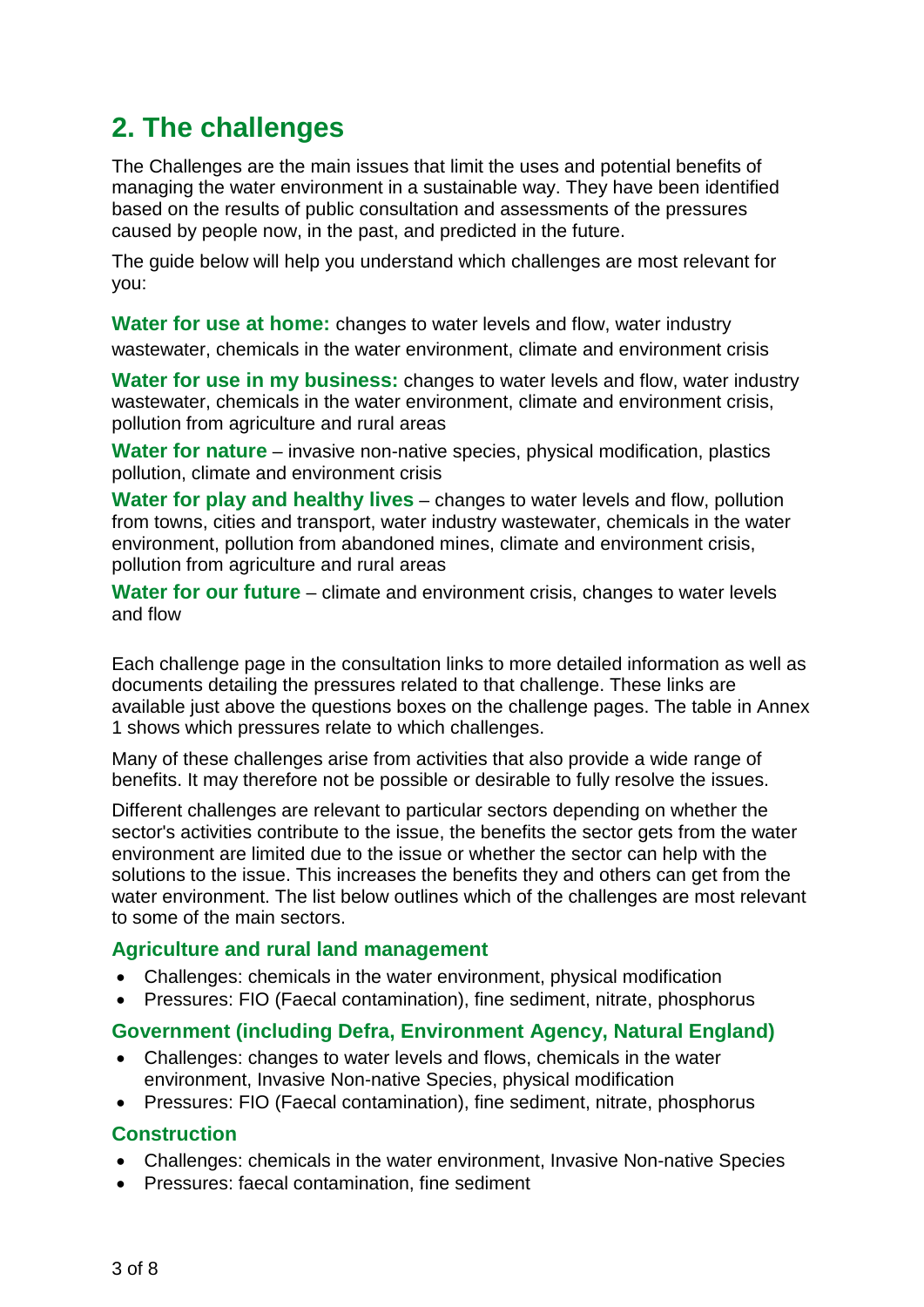## **Energy production**

- Challenges: changes to water levels and flows, chemicals in the water environment
- Pressures: drinking water protected areas

### **Food and drink**

- Challenges: changes to water levels and flows, chemicals in the water environment
- Pressures: phosphorous

#### **Forestry**

- Challenges: changes to water levels and flows
- Pressures: fine sediment, nitrate, phosphorus

#### **Local authorities/Public Sector**

- Challenges: changes to water levels and flows, Invasive non-native Species, physical modification
- Pressures: faecal contamination, fine sediment

#### **Manufacturing and retail**

• Challenges: changes to water levels and flows, chemicals in the water environment

#### **Mining**

- Challenges: chemicals in the water environment
- Pressures: fine sediment

#### **Ports**

- Challenges: chemicals in the water environment physical modification
- Pressures: fine sediment

#### **Water industry**

- Challenges: changes to water levels and flows, chemicals in the water environment, Invasive Non-native Species, physical modification
- Pressures: faecal contamination, nitrate, phosphorus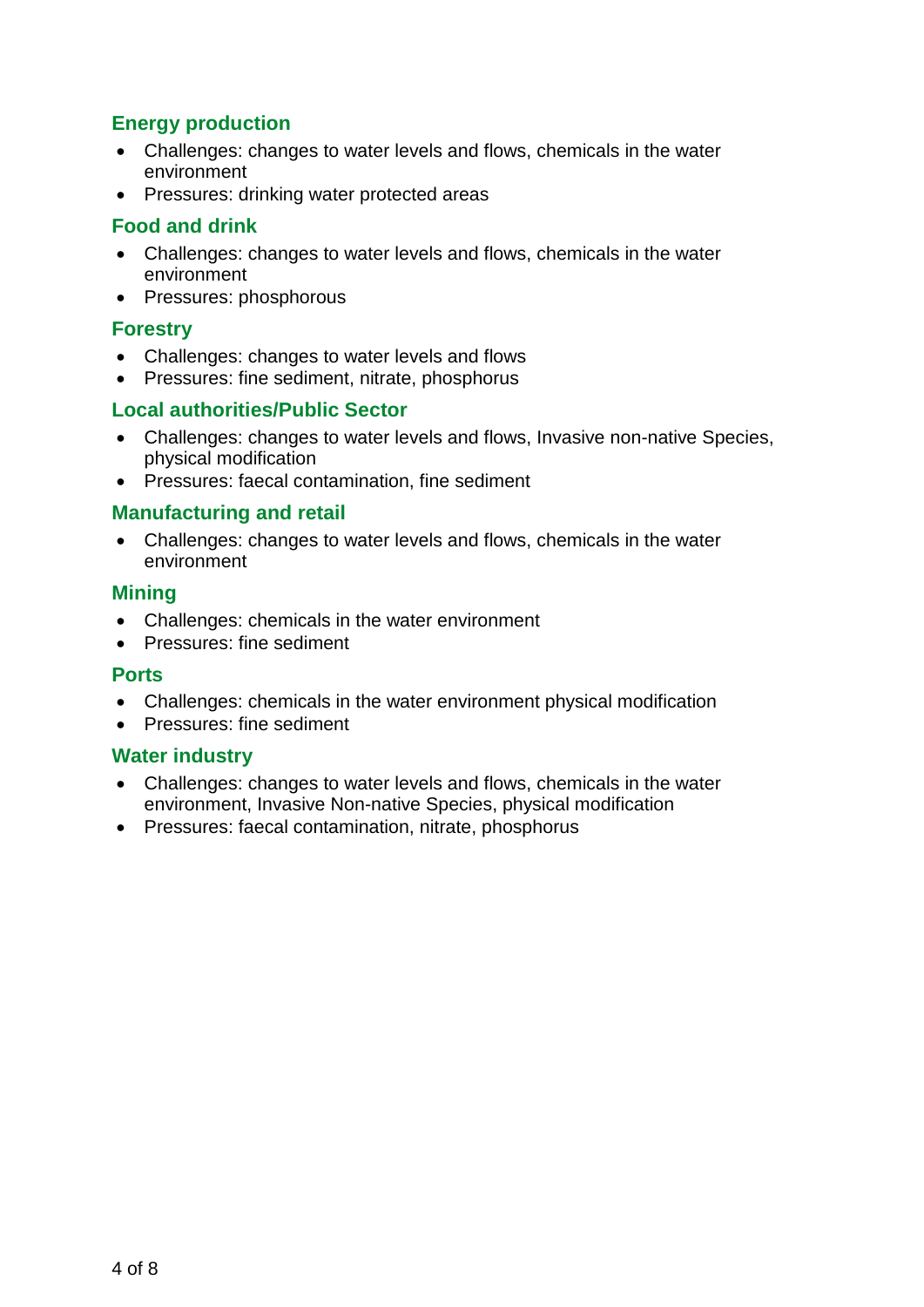# <span id="page-4-0"></span>**3. Other areas of interest**

## **Flood risk management plans**

Flood risk management plans (FRMPs) set out how organisations, stakeholders and communities will work together to manage flood risk. A flood risk management plan exists for each river basin district in England and updated FRMPs will be published in December 2021.

River basin management plans and flood risk management plans provide a joint and integrated approach to catchment planning for water. Working together to achieve the objectives and measures in the plans will help achieve benefits to human health and wellbeing, economic prosperity and the natural environment.

You can find out more on the [flood risk management plans](https://www.gov.uk/guidance/flood-risk-management-plans-frmps-responsibilities) pages.

## **Catchment Data Explorer**

The Environment Agency has developed the [Catchment Data Explorer](http://environment.data.gov.uk/catchment-planning/) to help you explore and understand the water environment in England. You can find catchments and water bodies of interest using a map or searching by name. You can also view summary information about catchments, and follow links to other useful sites.

The Catchment Data Explorer contains an overview page for each river basin district RBD) and a summary of the significant issues affecting the water environment in each RBD.

You do not need to refer to the detailed information in the Catchment Data Explorer in order to respond to this challenges and choices consultation.

<span id="page-4-1"></span>Detailed information about water bodies in the Welsh parts of the Severn RBD can be found on [Water Watch Wales.](https://waterwatchwales.naturalresourceswales.gov.uk/)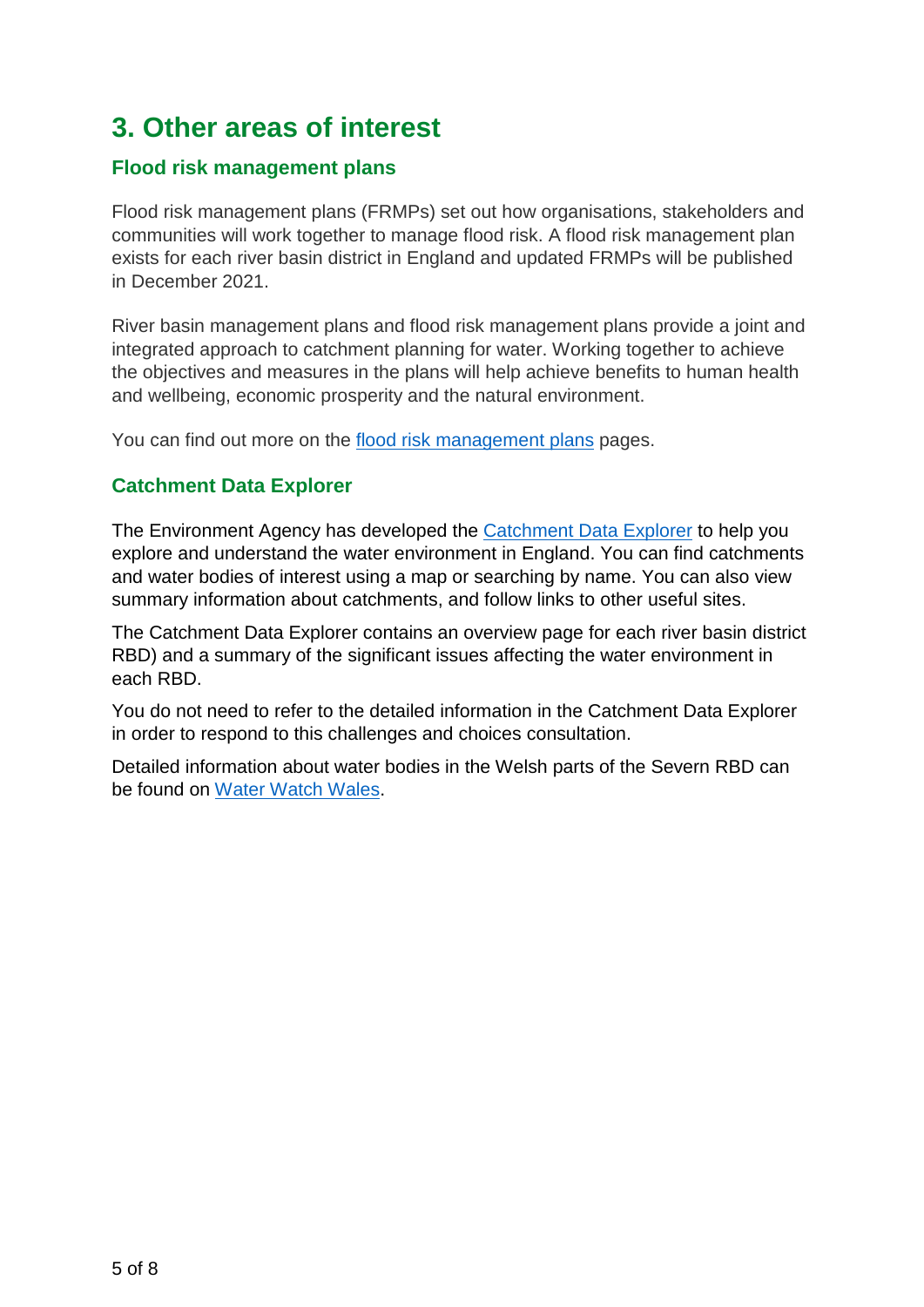# **4. Challenges and Choices in England, Scotland and Wales**

The Environment Agency also leads on the review and update of the plans for the Severn and Northumbria river basin districts (RBDs) which lie partly in Wales and Scotland respectively.

The river basin management plans for the Dee and Solway Tweed cross-border river basin districts, are led by Natural Resources Wales (NRW) and the [Scottish](http://www.sepa.org.uk/)  [Environment Protection Agency](http://www.sepa.org.uk/) (SEPA) respectively. However, for information on how significant water management issues are managed in the English part of the Dee and Solway Tweed river basin districts please refer to this Environment Agency consultation.

Further detail of the Severn, Solway Tweed and Dee RBDs are below.

### **Severn RBD**

You can respond with respect to how the significant water management issues are managed for the Severn RBD through this consultation.

However, an additional document for the Severn RBD on the management of significant water management issues across Wales is available [here.](https://consult.environment-agency.gov.uk/environment-and-business/challenges-and-choices/user_uploads/severn-rbd-document-rbmp-2021-english.pdf) This document is available in Welsh [here](https://consult.environment-agency.gov.uk/environment-and-business/challenges-and-choices/user_uploads/severn-challenges-choices-welsh-language-1.pdf) and to answer the questions for the Severn RBD in Welsh then please use the following form [here.](https://consult.environment-agency.gov.uk/environment-and-business/challenges-and-choices/user_uploads/challenges-and-choices-_proforma.docx) Detailed information about water bodies in the Welsh parts of the Severn RBD can be found on [Water Watch](https://waterwatchwales.naturalresourceswales.gov.uk/en/) [Wales.](https://waterwatchwales.naturalresourceswales.gov.uk/en/)

### **Solway Tweed RBD**

The Scottish Environment Protection Agency (SEPA) leads on the review and update of the river basin management plan for the Solway Tweed River Basin District.

SEPA are planning to launch their equivalent Challenge and Choices consultation later this year and you will be able to respond to that consultation with respect to the English part of the RBD. Once available you will be able to find SEPA's Challenges and Choices consultation for the Solway Tweed RBD [here.](https://consultation.sepa.org.uk/)

You can find detailed information about English water bodies in the Solway Tweed RBD via the [Catchment Data Explorer.](http://environment.data.gov.uk/catchment-planning/)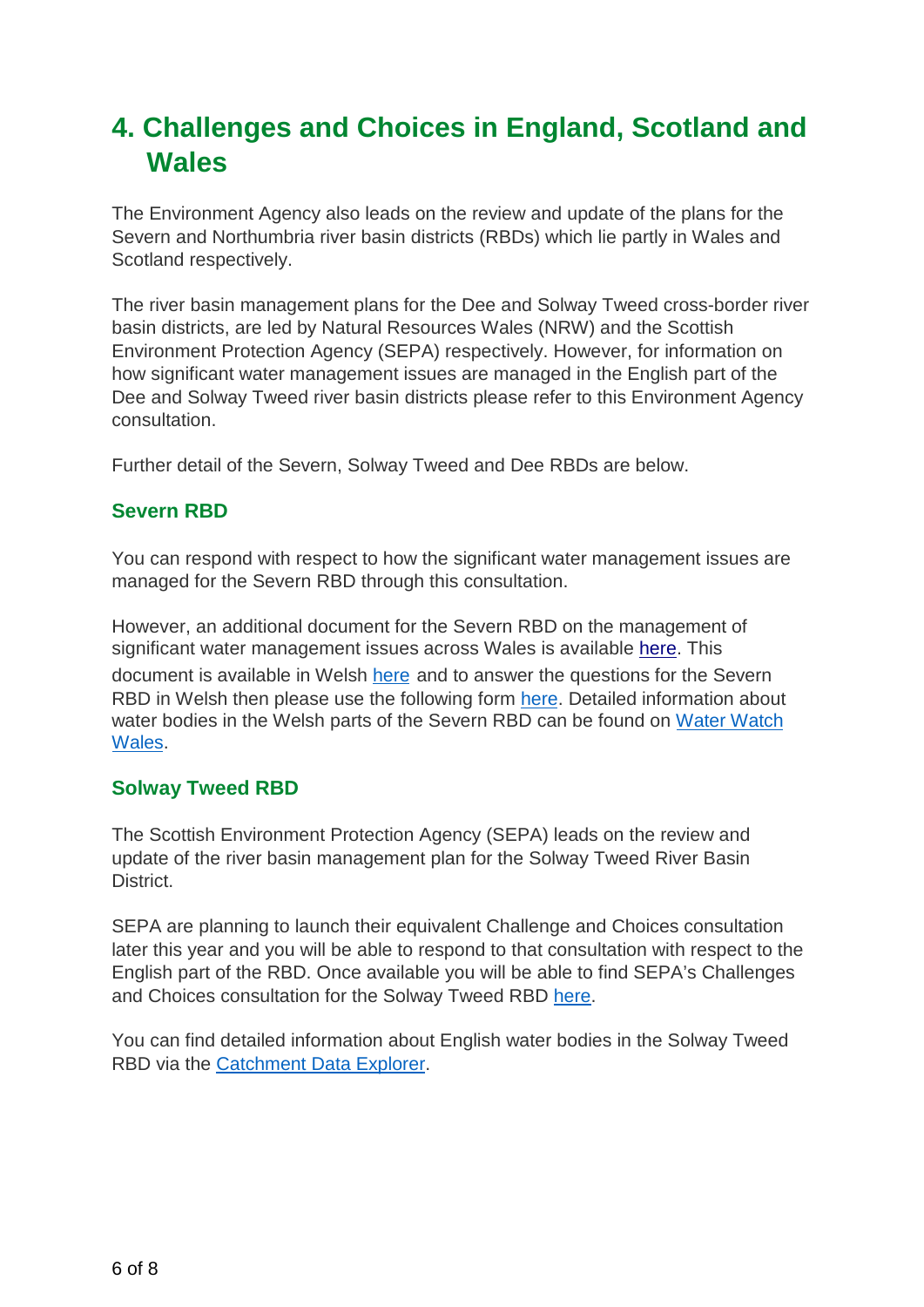### **Dee RBD**

The Challenges and Choices consultation for the Dee RBD runs from June 2019 to December 2019. You can respond to that consultation with respect to the English part of the RBD through the NRW consultation until the 22<sup>nd</sup> December 2019.

You can find the Natural Resources Wales Challenges and Choices consultation for the Dee RBD [here.](https://naturalresources.wales/guidance-and-advice/environmental-topics/consultations/our-own-consultations/challenges-and-choices-consultation-2019/?lang=en)

You can find detailed information about English water bodies in the Dee RBD via the [Catchment Data Explorer.](http://environment.data.gov.uk/catchment-planning/)